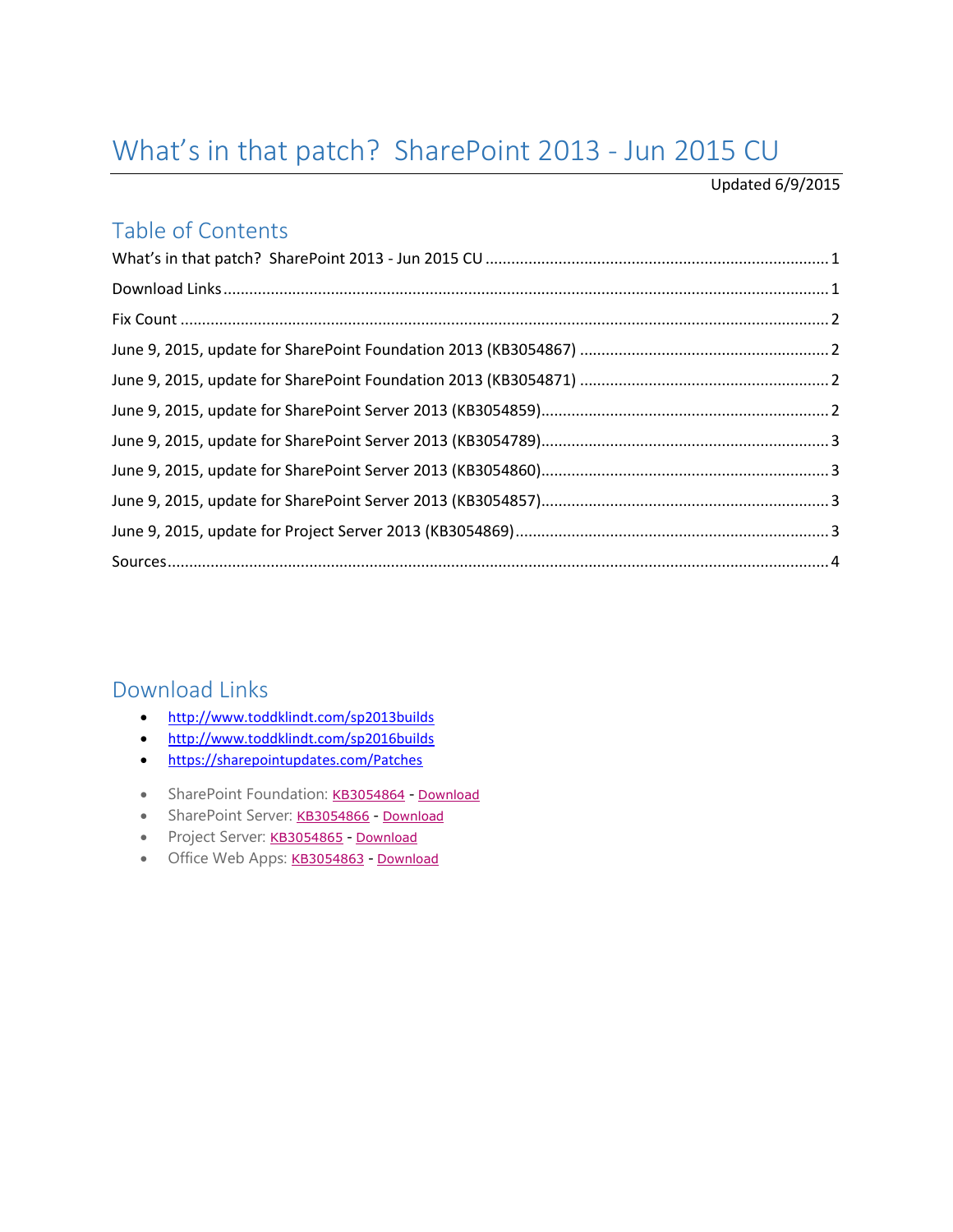#### Fix Count

| КB                                                              | <b>Fix Count</b> |
|-----------------------------------------------------------------|------------------|
| June 9, 2015, update for SharePoint Foundation 2013 (KB3054867) | 3                |
| June 9, 2015, update for SharePoint Foundation 2013 (KB3054871) | 1                |
| June 9, 2015, update for SharePoint Server 2013 (KB3054859)     | 10               |
| June 9, 2015, update for SharePoint Server 2013 (KB3054789)     | 1                |
| June 9, 2015, update for SharePoint Server 2013 (KB3054860)     | 3                |
| June 9, 2015, update for SharePoint Server 2013 (KB3054857)     | 1                |
| June 9, 2015, update for Project Server 2013 (KB3054869)        | 18               |
|                                                                 | 37               |

## <span id="page-1-0"></span>June 9, 2015, update for SharePoint Foundation 2013 (KB3054867)

Fixes the following issues:

- When you switch views by using the view selector for a document library that has the metadata navigation settings and the per-location view settings enabled, you are directed back to the root of the document library.
- When you use a REST call to fetch items with an expanded lookup field on a list that has many items with uniquely-defined permissions, you receive the following error message: System.ArgumentException: Value does not fall within the expected range.
- If hundreds of resources are added to the project team, you cannot scroll to see the all the resources in the right-side grid of the build team page.

### <span id="page-1-1"></span>June 9, 2015, update for SharePoint Foundation 2013 (KB3054871)

 This update translates some terms in multiple languages to make sure that the meaning of time zone settings is accurate in SharePoint Server 2013.

# <span id="page-1-2"></span>June 9, 2015, update for SharePoint Server 2013 (KB3054859)

- Fixes the translation of the "Feel free to mention me in a post" link on My Site in a SharePoint Server 2013 installation that has the Polish language pack installed.
- Translates some terms on SharePoint Server 2013 sites in multiple languages to make sure that the meaning is accurate.
- Updates the English proofing tools.
- Fixes the following issues:
	- Assume that you have a SharePoint search service application (SSA) that consumes a managed metadata service (MMS) from a remote farm through an MMS proxy. If you set this as the default MMS proxy and create a query rule that uses terms from the remote MMS, the query rule is not triggered because of a failure of the Query Classification Dictionary Update timer job when those terms are imported.
	- When you update one of the metadata columns of a document set by using a client-side object model (CSOM), default values for the taxonomy fields are lost.
	- The date and time on the Welcome page of a document set differ from the date and time in the **View Properties** dialog box of a document set when region settings on the site differ from those in the user profile.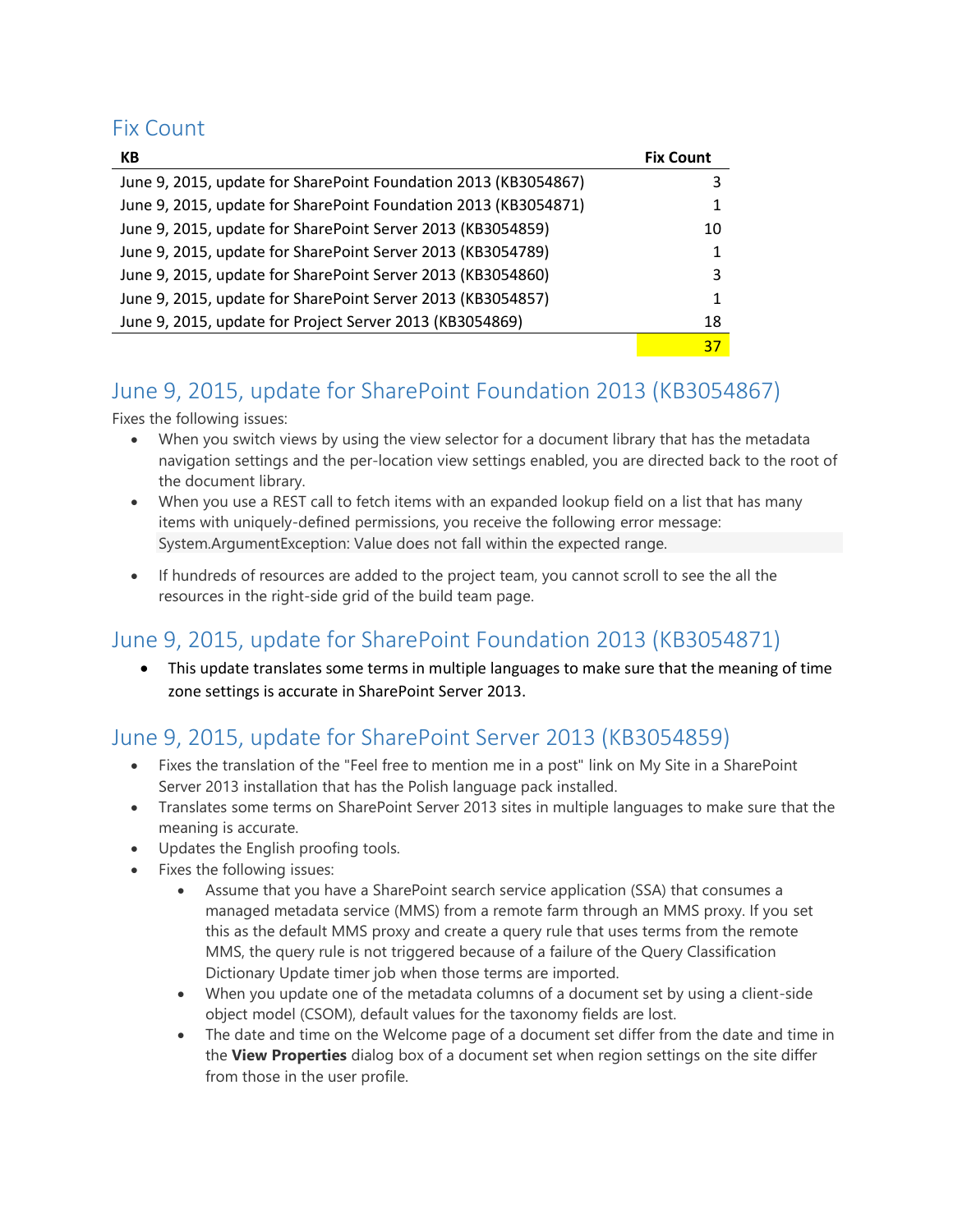- Assume that you have SharePoint search configured to crawl both internal and external sites. When you configure the proxy settings on the Search Administration page, pages that have friendly URLs do not appear in search results after a full or incremental crawl is completed.
- When you configure the query text in the query builder to contain a query string parameter, the results appear only for the first few pages on the Search Results Web Part.
- When you upload certain PFD files to a SharePoint Server 2013 document library, CPU usage spikes to 100%.

#### <span id="page-2-0"></span>June 9, 2015, update for SharePoint Server 2013 (KB3054789)

 This update improves the performance of InfoPath forms solutions in certain cases for SharePoint Server 2013.

### <span id="page-2-1"></span>June 9, 2015, update for SharePoint Server 2013 (KB3054860)

Fixes the following issues:

- When you apply a filter that contains many parameters to a SQL Server Reporting Services 2008 (SSRS) report, the report is displayed much smaller than expected.
- When you create a dashboard to hold a scorecard that has custom formatting in SharePoint Server 2013, the custom formatting is not applied to the scorecard. The scorecard uses the default formatting.
- When you use the **Export to Excel** function for an analytical grid on a business intelligence center site, you receive an "Access Denied" error message.

### <span id="page-2-2"></span>June 9, 2015, update for SharePoint Server 2013 (KB3054857)

• This update improves the English proofing tools.

### <span id="page-2-3"></span>June 9, 2015, update for Project Server 2013 (KB3054869)

This update fixes the following issues:

- You add a nonstandard line for a task in your timesheet, add actual work to it, and then save the timesheet. In this situation, the actual work for the same day is replicated onto the standard line. Therefore, the total actual work is doubled.
- In Project Web App, when you create a project from a template in which a budget resource is assigned to the project summary task, the project cannot be published. Additionally, you receive an error message that resembles the following: Your new *<project\_name>* has been created successfully, but failed to publish and will not be listed in the Project Center.
- Tasks and approvals are not displayed on the home page in Project Web App when the Polish language pack is applied.
- After you use the **Turn in Final Timesheet** function to send a timesheet in Project Web App, the timesheet can still be edited and saved.
- From a project detail page in Project Web App, you save a project that contains cost resource assignments. In this situation, the costs on the assignments may change unexpectedly. For example, a cost of \$1.16 changes to \$1.00.
- In Project Professional, assume that a summary task is edited in such a way that its subtasks are hidden, and the plan is later published to Project Server. However, when you edit the project in the